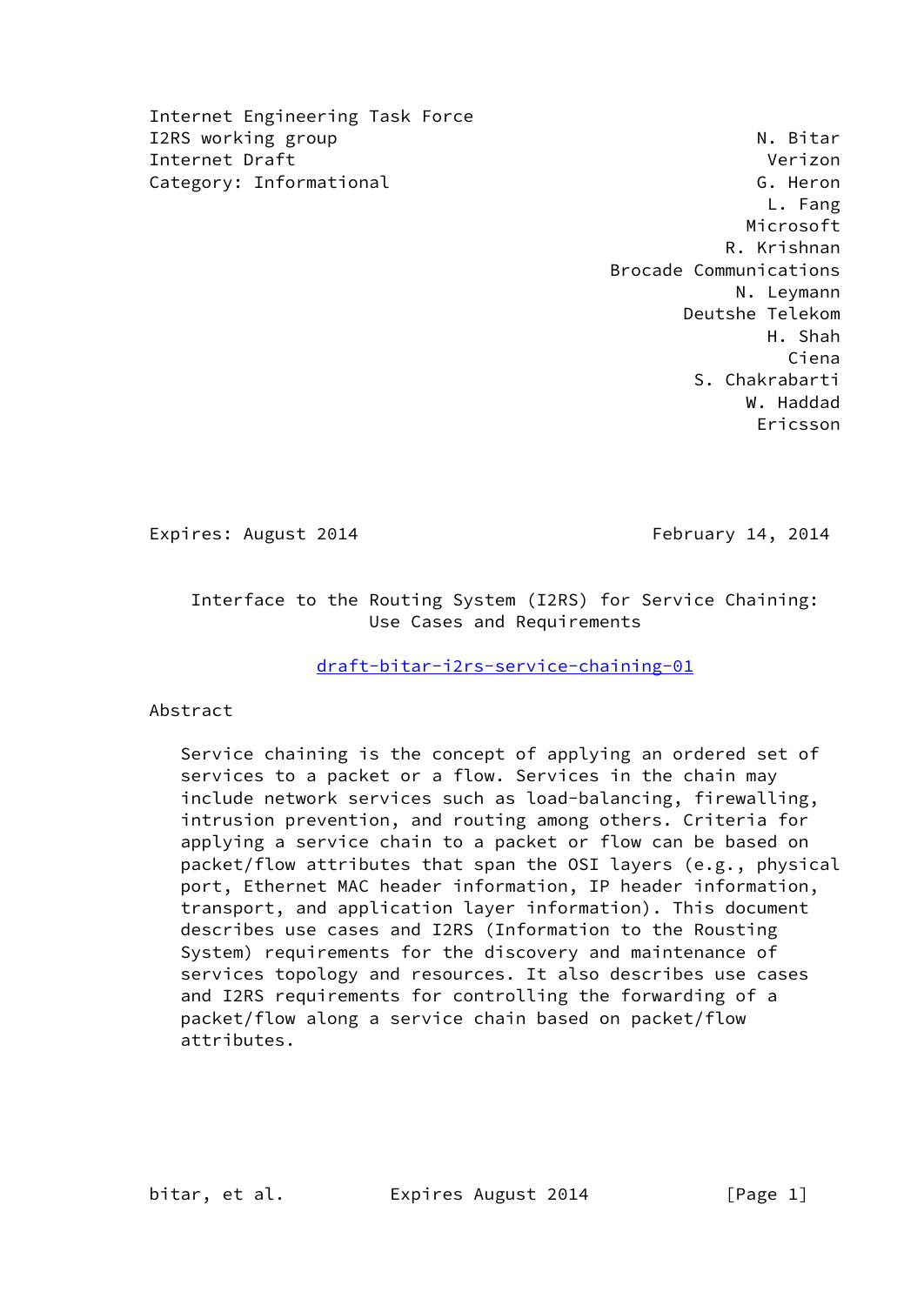Status of this Memo

 This Internet-Draft is submitted to IETF in full conformance with the provisions of [BCP 78](https://datatracker.ietf.org/doc/pdf/bcp78) and [BCP 79](https://datatracker.ietf.org/doc/pdf/bcp79).

 Internet-Drafts are working documents of the Internet Engineering Task Force (IETF), its areas, and its working groups. Note that other groups may also distribute working documents as Internet-Drafts.

 Internet-Drafts are draft documents valid for a maximum of six months and may be updated, replaced, or obsoleted by other documents at any time. It is inappropriate to use Internet- Drafts as reference material or to cite them other than as "work in progress."

 The list of current Internet-Drafts can be accessed at [http://www.ietf.org/ietf/1id-abstracts.txt.](http://www.ietf.org/ietf/1id-abstracts.txt)

 The list of Internet-Draft Shadow Directories can be accessed at<http://www.ietf.org/shadow.html>.

This Internet-Draft will expire on August 14, 2014.

Copyright Notice

 Copyright (c) 2014 IETF Trust and the persons identified as the document authors. All rights reserved.

This document is subject to [BCP 78](https://datatracker.ietf.org/doc/pdf/bcp78) and the IETF Trust's Legal Provisions Relating to IETF Documents [\(http://trustee.ietf.org/license-info](http://trustee.ietf.org/license-info)) in effect on the date of publication of this document. Please review these documents carefully, as they describe your rights and restrictions with respect to this document. Code Components extracted from this document must include Simplified BSD License text as described in Section 4.e of the **[Trust Legal Provisions](https://trustee.ietf.org/license-info)** and are provided without warranty as described in the Simplified BSD License.

Conventions used in this document

 The key words "MUST", "MUST NOT", "REQUIRED", "SHALL", "SHALL NOT", "SHOULD", "SHOULD NOT", "RECOMMENDED", "MAY", and "OPTIONAL" in this document are to be interpreted as described in [RFC-2119](https://datatracker.ietf.org/doc/pdf/rfc2119) [\[RFC2119](https://datatracker.ietf.org/doc/pdf/rfc2119)].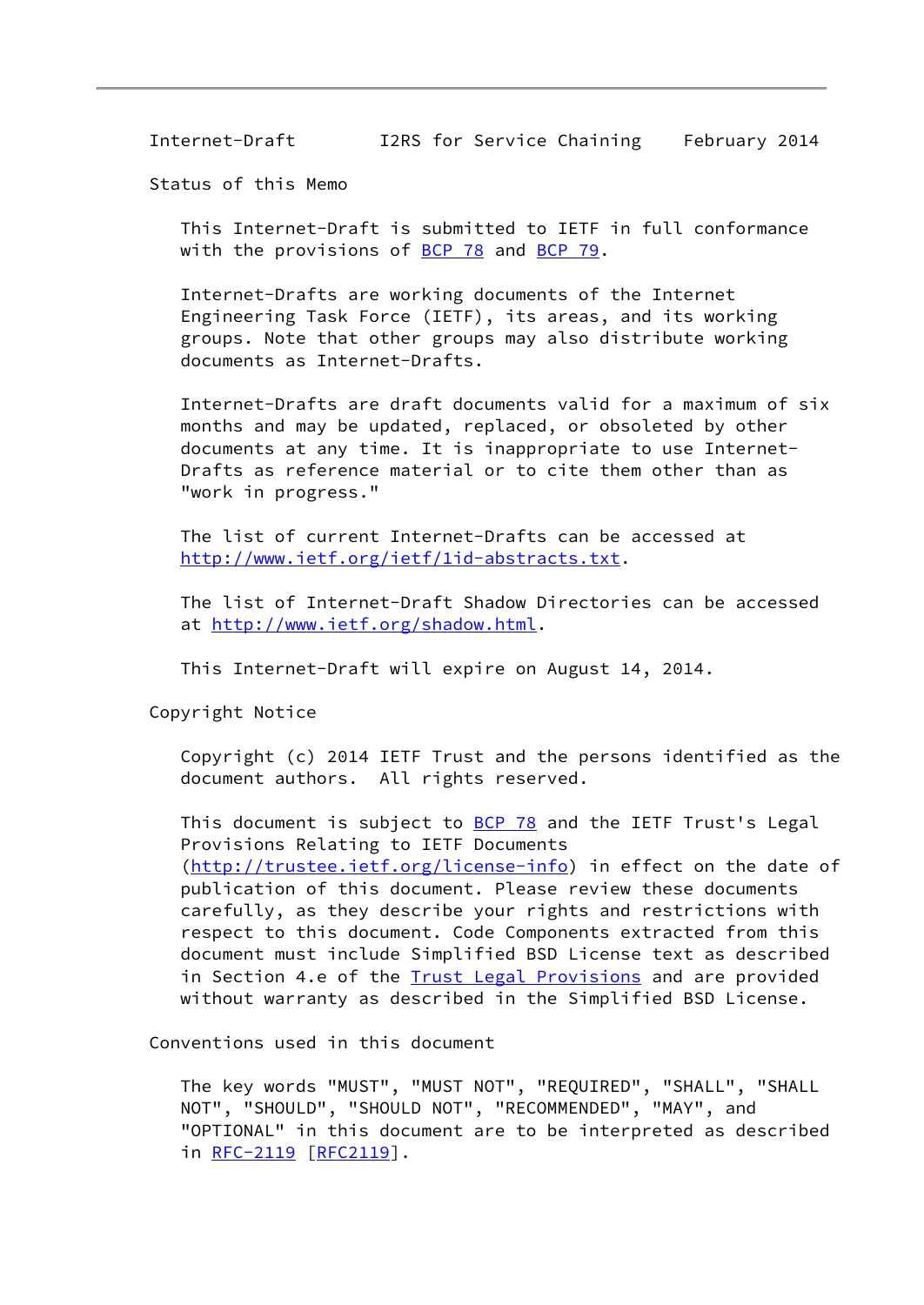Internet-Draft I2RS for Service Chaining February 2014 Table of Contents 1. Introduction.............................................[.4](#page-3-0) 2. Abbreviations and Definitions..................................[.5](#page-4-0) 2.1. Abbreviations.......................................[.5](#page-4-0) 2.2. Definitions.........................................[.5](#page-4-0) 3. Service Chaining Use Cases and Requirements..................[.5](#page-4-0) 3.1. Services topology...................................[.5](#page-4-0) 3.2. Monitoring Information..............................[.8](#page-7-0) 3.3. Traffic Redirection, Forwarding and Service Chaining.9 4. Service Chaining via BGP-based Redirection..............[.12](#page-11-0) 5. Operational Considerations..............................[.13](#page-12-0) 6. IANA Considerations.....................................[.13](#page-12-0) 7. Security Considerations.................................[.13](#page-12-0) 8. Acknowledgements........................................[.13](#page-12-0) 9. References..............................................[.13](#page-12-0) 9.1. Normative References...............................[.13](#page-12-0) 9.2. Informative References...............................[.14](#page-13-0) Authors' Addresses.........................................[.14](#page-13-0)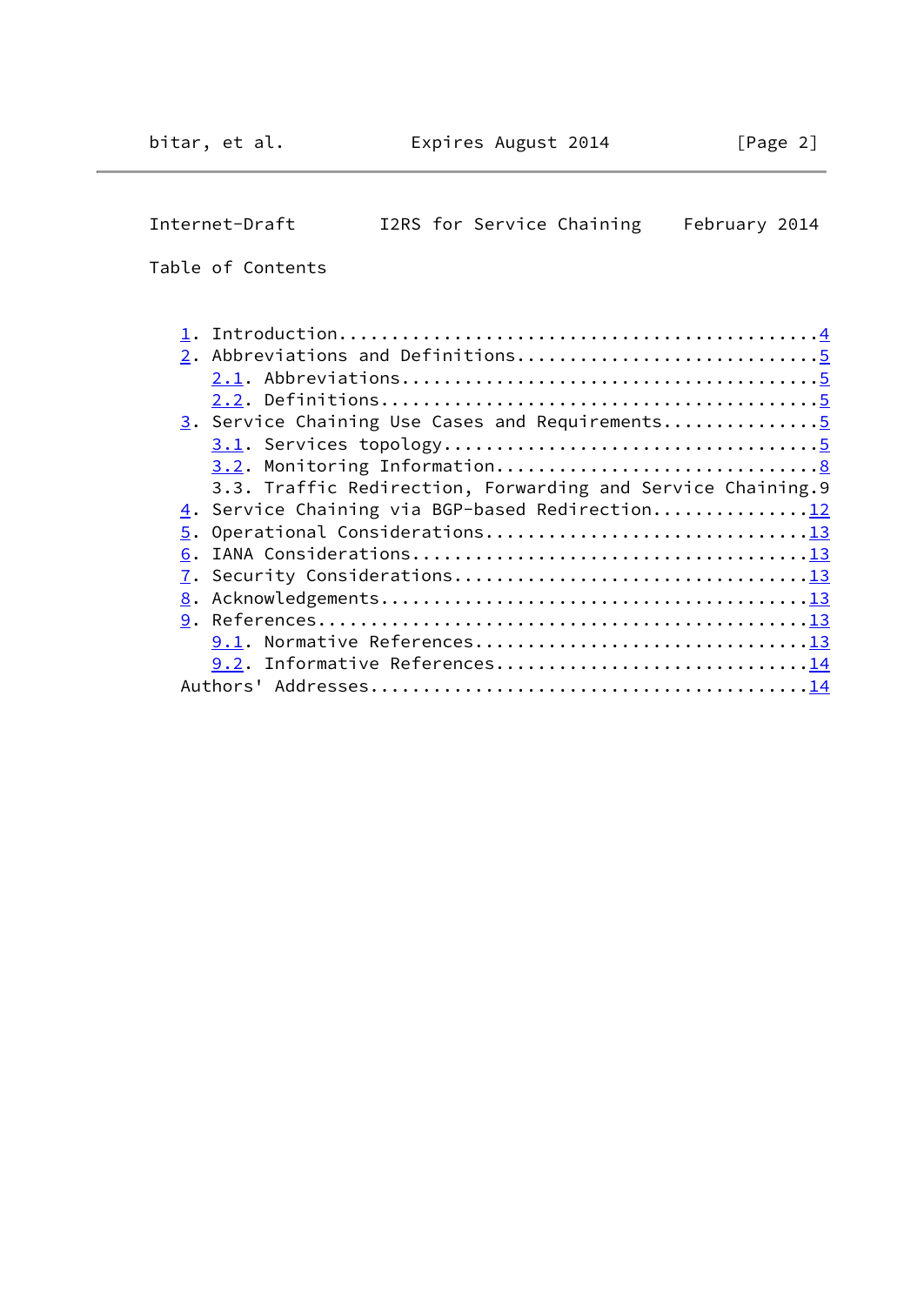## <span id="page-3-0"></span>1. Introduction

 Several networking scenarios involve applying a set of services to a packet or flow. For instance, when a host in a protected zone initiates a session to a server outside the zone, the session may be directed to a chain of a Wide Area Network (WAN) application acceleration service, a network address and port translation (NAPT) service, and a firewall. On the server side, another set of services may also be applied. Such a sequence of services applied to a packet or flow is referred to as a service chain. Services in the chain may include deep packet inspection (DPI), load-balancing, firewalling, intrusion prevention, and routing among others.

 Criteria for applying a service chain to a packet or flow can be based on packet/flow attributes that span the OSI layers. Such attributes may include the physical/virtual port on which the packet arrives, Ethernet MAC header information (e.g., VLAN ID), IP header information (e.g., source IP address), transport header information (e.g., TCP destination port number), and application layer information among others.

 The transition from one service to the next in a service chain may be conditioned on the output of the current service, or may be non-conditional (pre-determined). A new mechanism, to be defined, may also enrich the packet transition in a service chain by passing service-specific information and/or information pertaining to preceding services in the chain along with the packet being processed. This type of mechanism and its influence are outside the scope of this document. In addition, this version of the document addresses the simple use case of pre-determined service chains applied to non-dropped packets with no additional information from preceding services. The service path for a packet/flow may be established via a management plane or routing, and may be enforced in the data plane via different mechanisms, as discussed in this document.

 Services in a chain can be co-located on one system and/or physically separated across systems. In either case, a service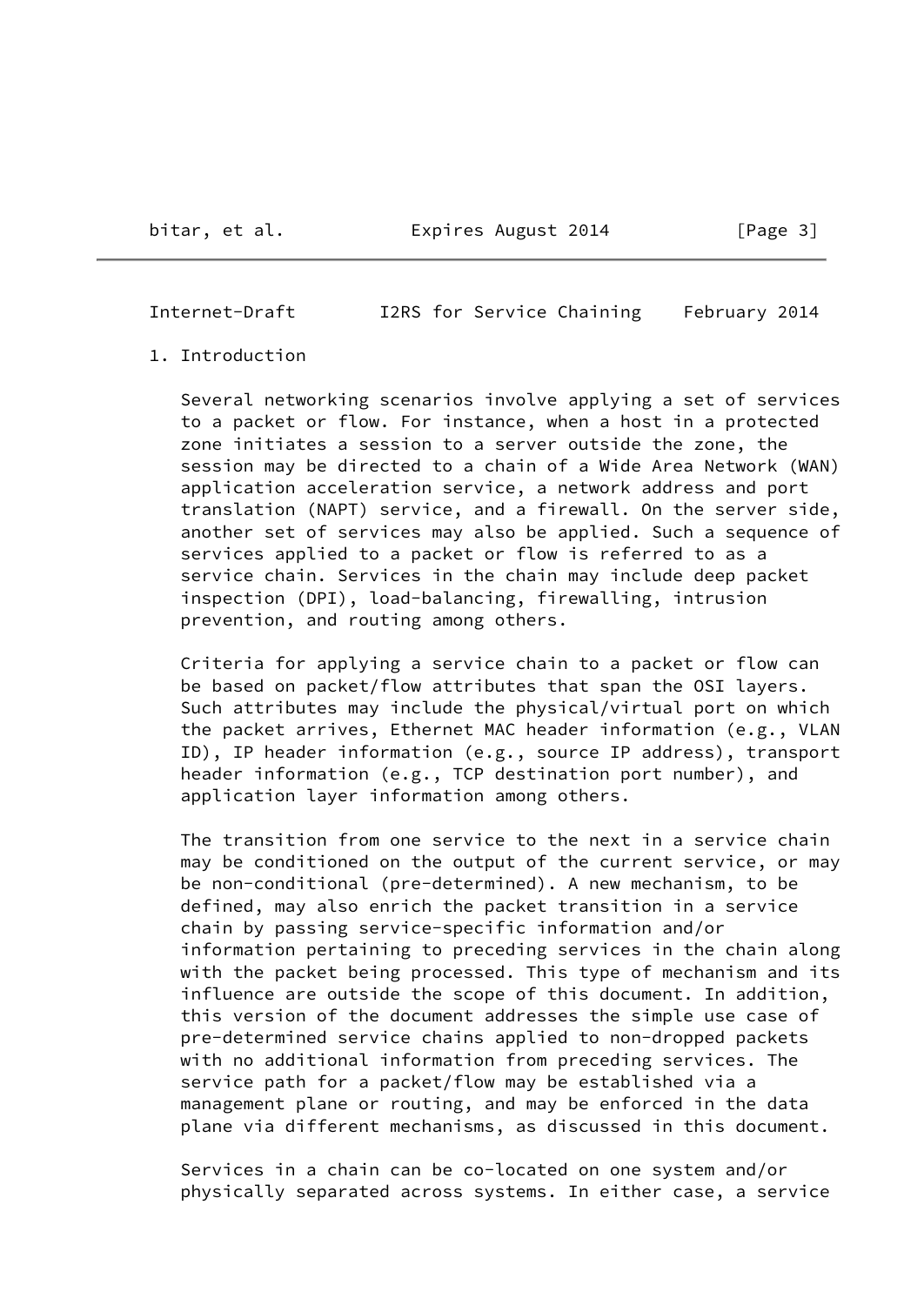may be running in its own virtualized system space or natively on the hosting system.

 This document describes use cases and I2RS [\[i2rs-prob](#page-13-1)] requirements for the discovery and maintenance of services topology and resources. It also describes use cases and I2RS requirements for controlling the forwarding of a packet/flow along a service chain based on packet/flow attributes.

<span id="page-4-0"></span>

| bitar, et al. | Expires August 2014 | [Page 4] |
|---------------|---------------------|----------|
|---------------|---------------------|----------|

Internet-Draft I2RS for Service Chaining February 2014

- 2. Abbreviations and Definitions
- 2.1. Abbreviations
- 2.2. Definitions
- 3. Service Chaining Use Cases and Requirements

 A service chain is an ordered set of services applied to a packet or flow. It is often the case that when a flow in a bidirectional session is assigned to a service chain, the reverse flow of the same session is required to traverse the same chain in the reverse order. Assigning a flow to a service chain is often defined at an abstract level. Mapping a service chain to a network requires knowledge of the available services, their locations and available resources so that services are properly engineered on the services infrastructure. This section describes requirements and applicability for such information, and for directing traffic through a service chain.

3.1. Services topology

 In order to establish a service chain that applies to a packet/flow, it is important to have a topology of the service nodes. A service node can be a service running natively within a system (e.g., a service card or a service engine in a router), a virtual machine (VM) hosted on a server, a VM hosted on a service engine within a system (e.g., a service card in a router), or a dedicated standalone service hardware appliance. In addition, a service node may be dedicated to a customer (e.g., an IPVPN customer), globally shared across customers or a customer set of VPNs, or available to be assigned in whole or in part to a customer or a set customer VPNs. A customer and tenant are used synonymously in this document. How a service node is created is outside the scope of this document.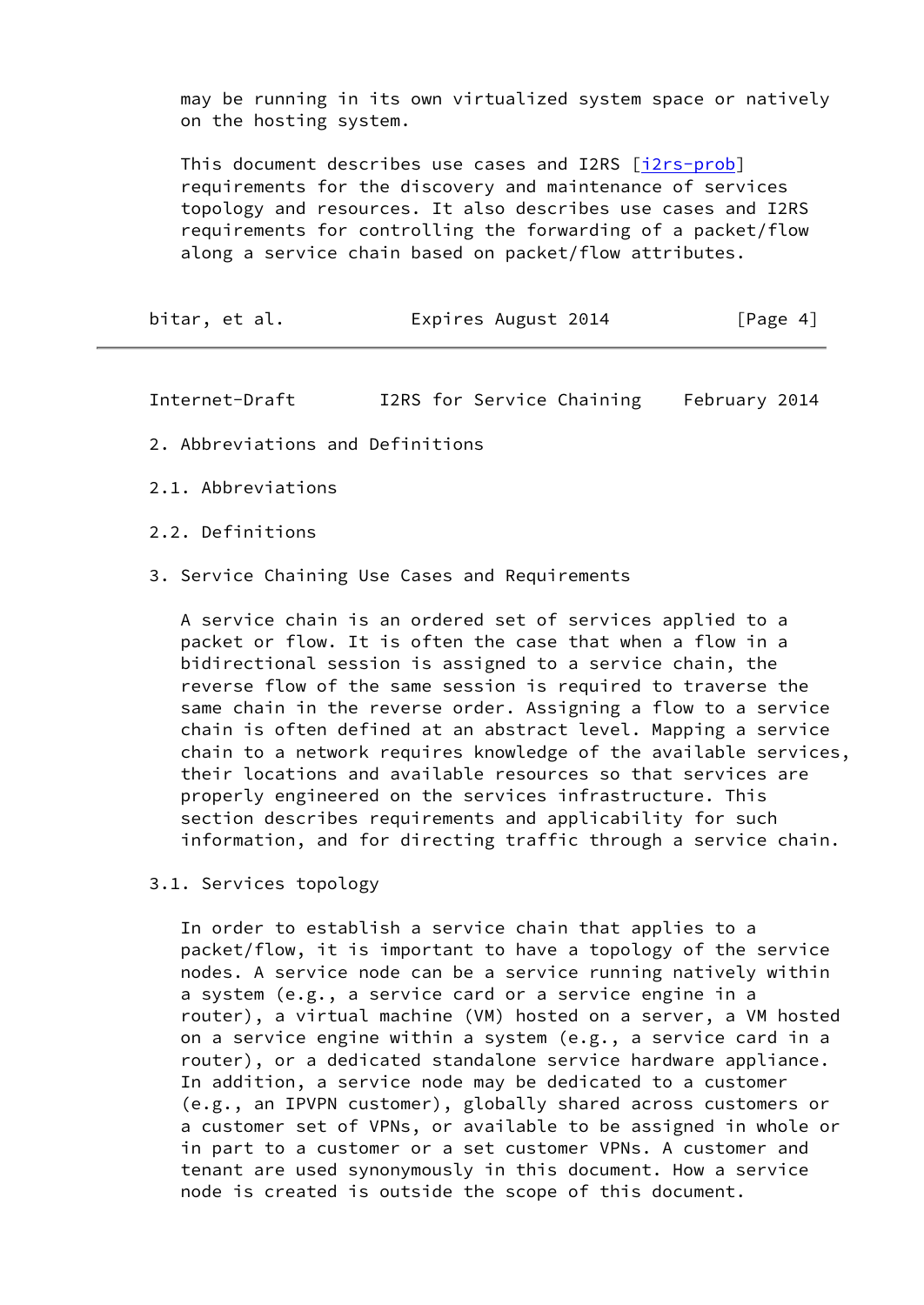Resources on a service node that are not assigned to a customer context (e.g., VRF) will be logically referred to as a non assigned service node with free available resources. A service node that can be shared in a global context will be referred to as a global service node. It should be noted, that once a service node is bound to a context, then it is only available for a virtual network (VN) associated with that context.

 Different service node types may have information specific to the service(s) they provide. A service node information model needs to describe information common (generic) to all service node types and extensible to be sub-classed so that the service

| bitar, et al. | Expires August 2014 | [Page 5] |
|---------------|---------------------|----------|
|---------------|---------------------|----------|

 Internet-Draft I2RS for Service Chaining February 2014 specific information can be represented. The common information is:

Service node address: A service node must have a unique address in a service topology. A service node identifier address can be:

.

.

- o An IP address when feasible. Such a service node can be a VM, a services engine within a system, or a hardware appliance.
- o The tuple (service node IP address, hosting system IP address). This applies when there is need to identify the system hosting the service node or when the service node IP address is only reachable within the hosting system.
- o The tuple (hosting system IP-address, system internal identifier for the service engine). This applies when the service engine is not IP addressable and is within a system. A potential system internal identifier for a service engine may be (system\_slot\_number.subslot\_number.engine\_number).

For each service node, the following information is required:

> o Supported service type (e.g., NAT, FW). A node may support multiple service types.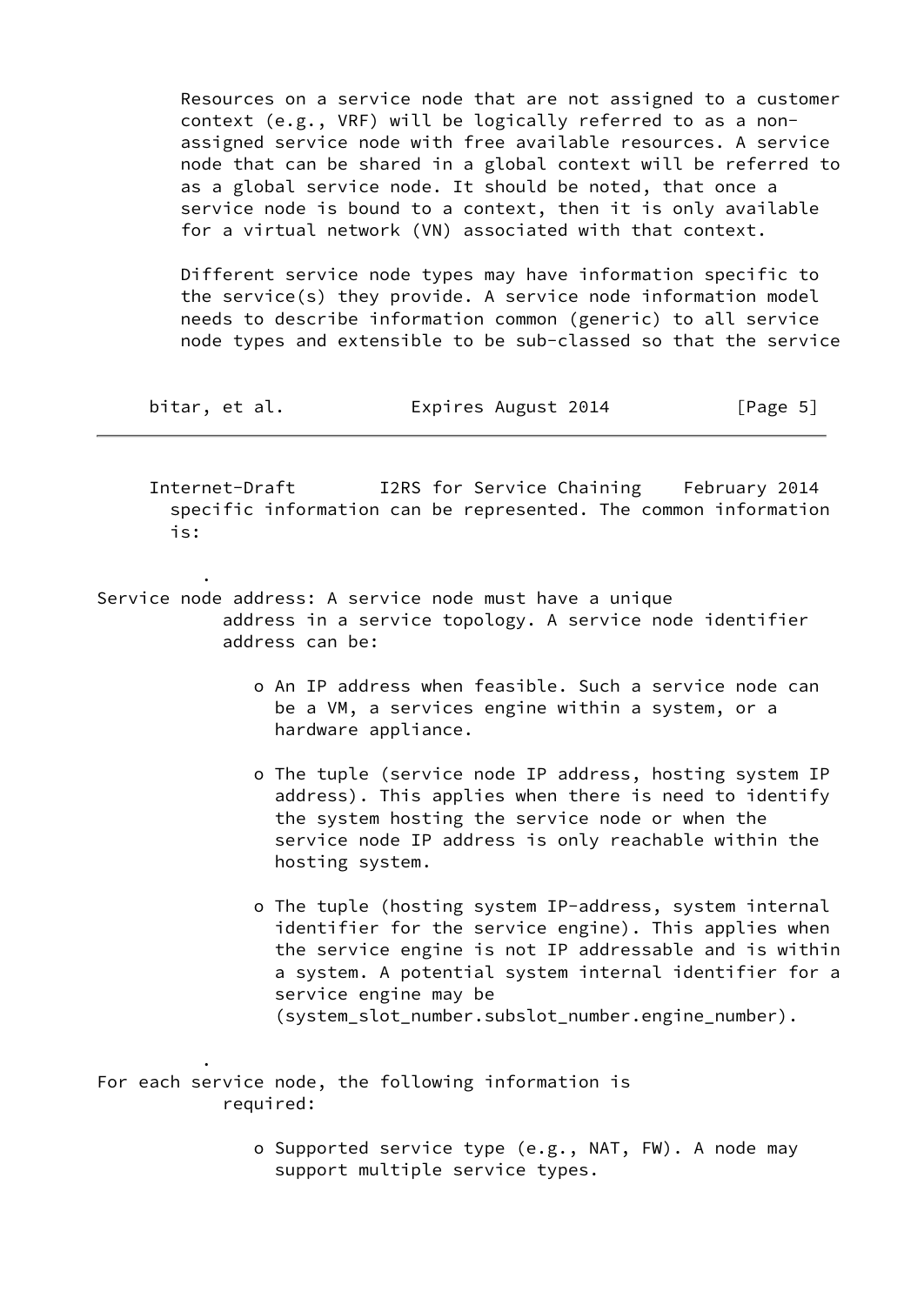- o Number of virtual contexts (tenants) that can be supported. This parameter will indicate the maximum number of contexts that can be created on the service node.
- o Number of virtual contexts (e.g., VRFs) available.
- o Supported context type (e.g., VRF).
- o Customer ID if the service node is dedicated to a customer. This indicates who can use this service node.
- o List of supported (customer ID, virtual contexts). Note that one context per customer is a degenerate case. This will be the global context for a given customer on a service node.

```
bitar, et al. Expires August 2014 [Page 6]
```
 For each service node, virtual context and service type, the following information may be specified, depending on the service resource requirement. That is, some of the information listed here may not be relevant for some services.

- o Service bandwidth capacity
- o Supported Packet rate (packets per second)
- o Supported Bandwidth (e.g., in kbps)
- o IP Forwarding Information Base size per address family
- o Routing Information Base size
- o MAC Forwarding database size
- o Number of 64-bit statistics counters for policy-based accounting
- o Number of supported Access lists (ACLs) per type (e.g., number of bits per ACL, and ACL type if applicable)
- o Number of supported flows for services that require it (e.g., Firewall, NAT, stateful load-balancing, Deep Packet Inspection (DPI)) per flow type (i.e., fields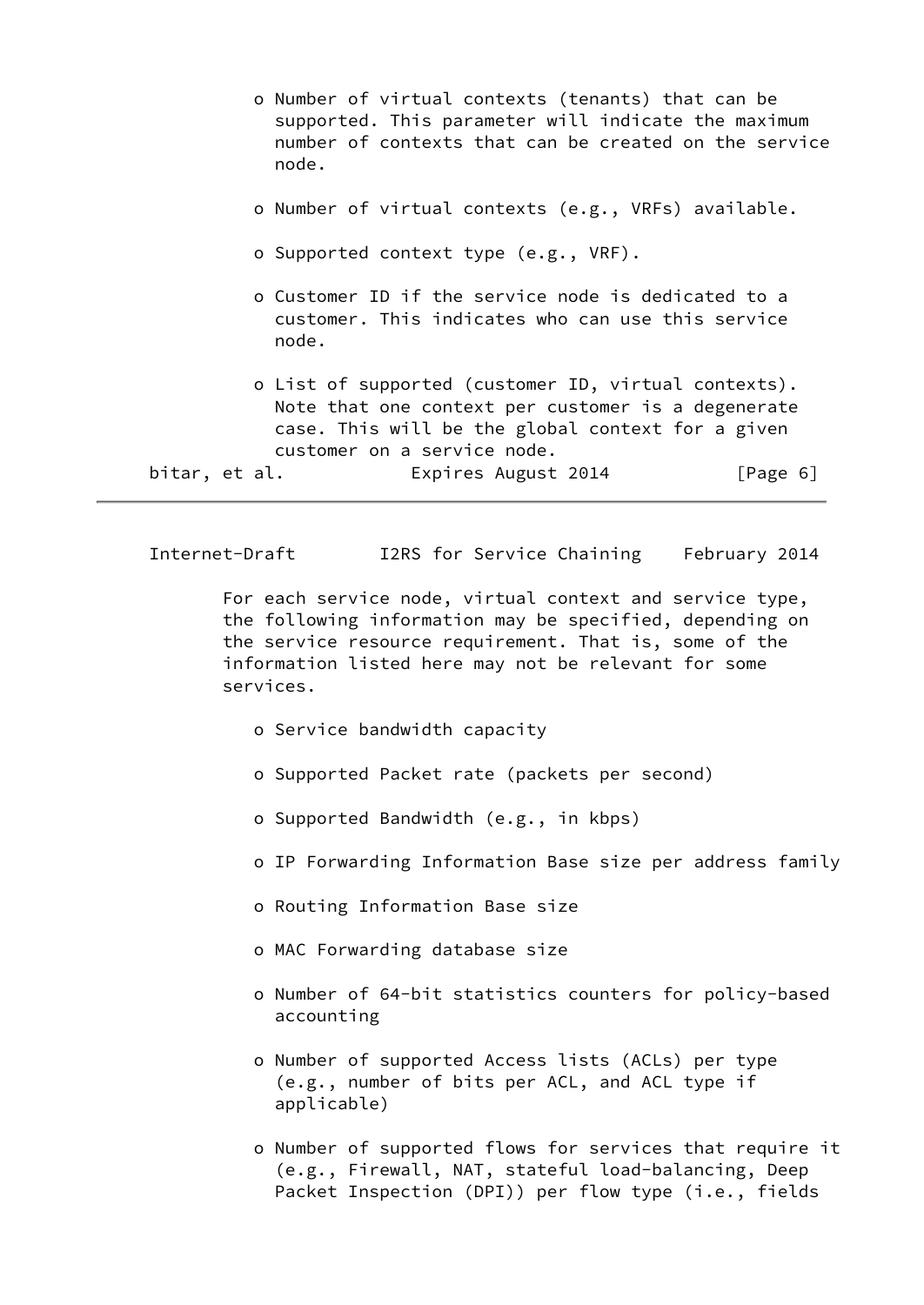identifying a flow) or flow identification key size. For systems that allow flexible memory usage across flow types and/or key sizes, it is sufficient to track available memory allocated for flows.

 In addition to the services topology, it is important to have a view of the Virtual Network (VN) topology (VNT) and access points to which a services topology applies. The topology of such a VN could be relatively static, but it may also be dynamic, especially in a cloud environment where compute, storage, applications and associated networks may be created and removed over a short time scale. The description of a VN topology encompassing the access points is important in order to enable installation of policies for service chaining at the right access points, instantiate the services if needed, and perform the necessary monitoring as described in later sections. VN topology information requirements are described in [\[i2rs-topology-reqts](#page-13-2)], but they need to be augmented with the following information:

<span id="page-7-0"></span>

| bitar, et al. | Expires August 2014 | [Page 7] |
|---------------|---------------------|----------|
|---------------|---------------------|----------|

Internet-Draft I2RS for Service Chaining February 2014

- . Access ports (systems and ports) per VN. A port may be physical or logical on a physical port.
- . Addresses reachable on an access port.

3.2. Monitoring Information

 Service chaining requires the ability to monitor the state of each service node, including liveliness and resource utilization. If a service node failure is detected, an action may be taken to create another service node and steer traffic to it. If a service node is hitting a resource utilization threshold, traffic may be directed to other service nodes, and/or additional service nodes may be created.

 The following is a set of parameters that needs be monitored per service node per virtual context, and per service type as applicable. It should be noted that some services may not require all the parameters listed here to be monitored.

- . Bandwidth utilization (e.g., in kbps)
- . Packet rate utilization (packets per second)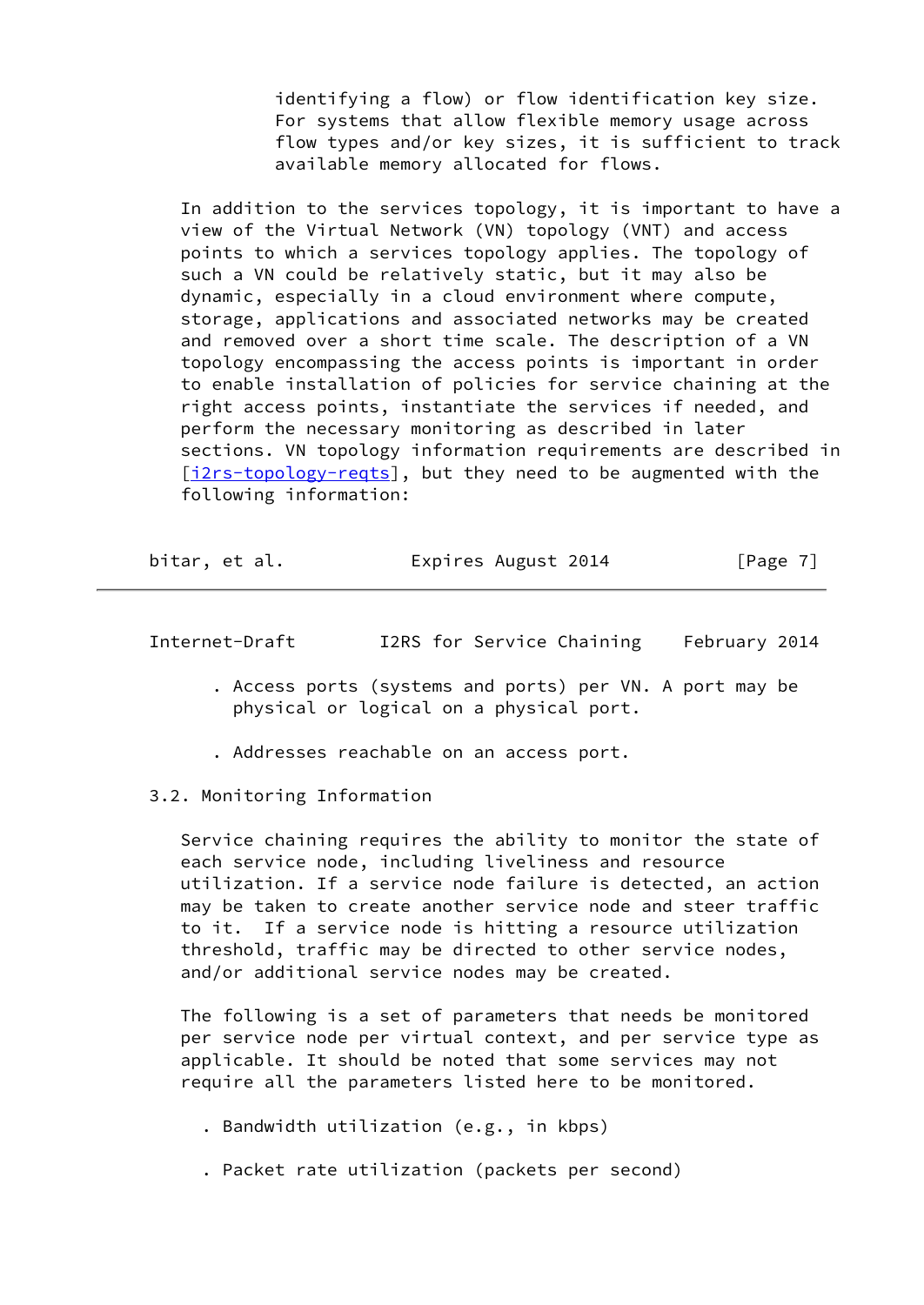- . Bandwidth utilization per CoS (e.g., in kbps)
- . Packet rate utilization per Cos
- . Memory utilization and available memory
- . RIB utilization per address family
- . FIB utilization per address family
- . Flow resource utilization per flow type
- . CPU utilization as applicable
- . Available storage

 The following is a set of parameters that needs to be monitored globally per physical system (e.g., host server) providing services or hosting service nodes. Note that some parameters may not be needed for some services:

. Bandwidth utilization (e.g., in kbps)

| bitar, et al. | Expires August 2014 | [Page 8] |
|---------------|---------------------|----------|
|---------------|---------------------|----------|

Internet-Draft I2RS for Service Chaining February 2014

- . Packet rate utilization (packets per second)
- . Bandwidth utilization per Class of Service (CoS)
- . Packet rate per CoS (packets per second)
- . Memory utilization and available memory
- . RIB utilization and available RIB memory if applicable per address family
- . FIB utilization and available FIB entries if applicable per address family
- . Flow resource utilization per flow type if applicable
- . CPU utilization if applicable
- . Power utilization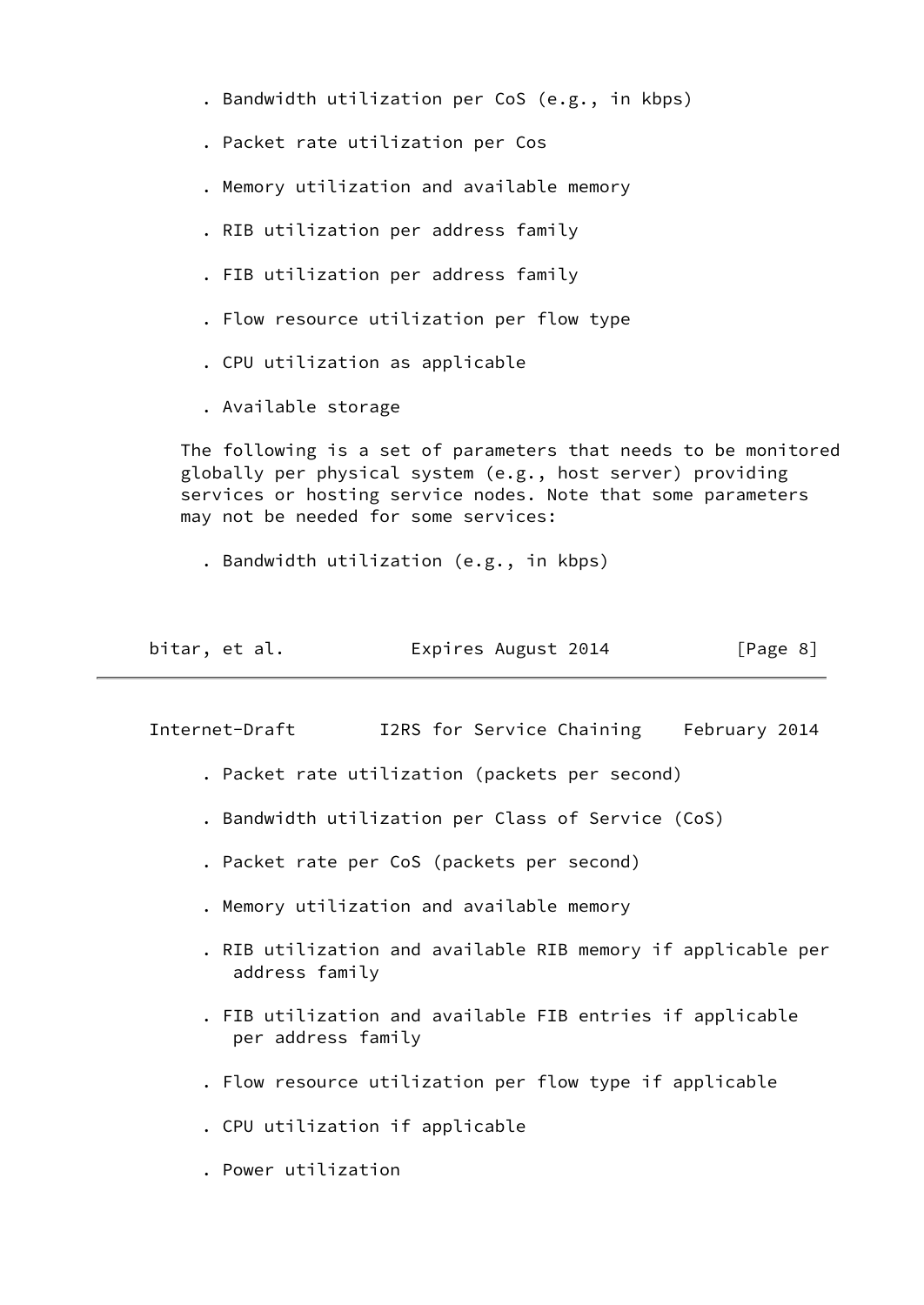. Available storage

 Such information needs to be maintained on the distributed system hosting a service node, and/or service node as applicable. In addition, a mechanism to monitor the liveliness of a service node must be available. For some use cases, liveliness and resource utilization information needs to be accessible to a management/control plane that provides for creation of service nodes and orchestration of service chains. Some of this information may also be maintained in the management/orchestration system and validated with the distributed system where the services are instantiated. For some other use cases, a service node and/or hosting system may need to be programmed to update a management system with that information periodically or when a configured high watermark or low watermark is reached for a parameter. Thus, the interface to the service nodes and/or hosting systems must provide a mechanism that enables a management/control system to pull resource utilization information from these nodes and systems, and for these nodes and system to send updates on resource utilization to a designated system.

3.3. Traffic Redirection, Forwarding and Service Chaining

 In a service chain, it is important to be able to direct traffic from one service node to another. Some solutions may provide this capability via dynamic routing, data-plane based

| bitar, et al. | Expires August 2014 | [Page 9] |
|---------------|---------------------|----------|
|---------------|---------------------|----------|

Internet-Draft I2RS for Service Chaining February 2014

 policy-based routing, source based routing or a combination. Traffic redirection to a service chain requires the ability to program the routing system with a classification rule that identifies a packet/flow and an associated action that directs the corresponding packet(s) to the first node in the service chain. The focus in this section is on a hop-by-hop policy based routing (PBR) and source based service routing. At the redirection point, classification rules MUST support the following information that encompasses Layer1-7 information, any of which may be wild-carded or left unspecified for a particular case:

. Port

. VLAN/VLAN stack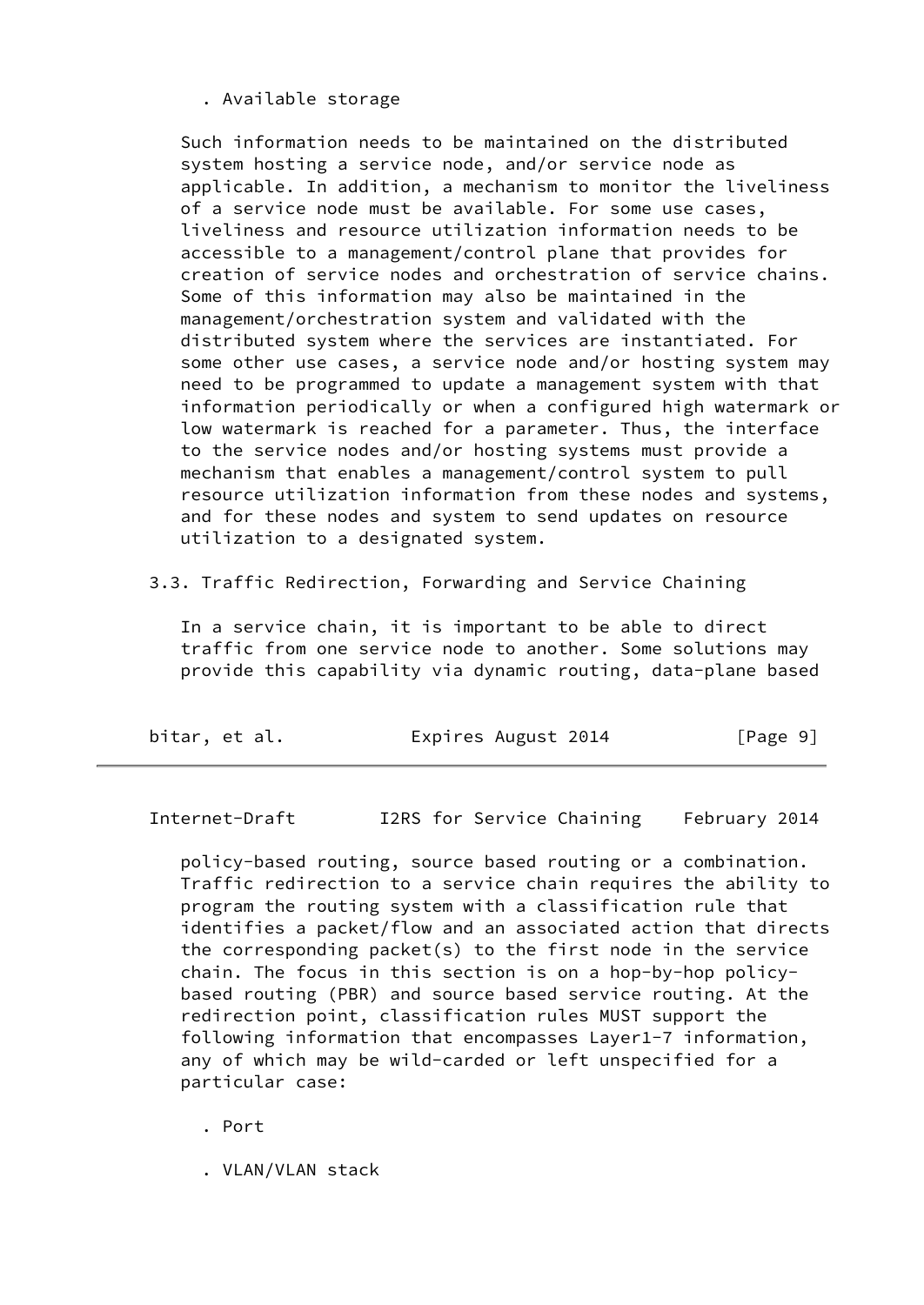- . MAC source address
- . MAC destination address
- . Host/subnet Source IP address
- . Host/subnet Destination IP address
- . IP version
- . IP protocol
- . Source port/port-range
- . Destination port/port-range
- . Optionally, application-layer information such as key words in a URI, content type or user agent

 As a result of the classification, an action will need to be specified to direct the matching packet to a service node, or to perform other action(s). The following actions MUST be supported:

- . Forward to a specified Outgoing port (physical or logical):
	- o VLAN ID
	- o IP/GRE tunnel

bitar, et al. **Expires August 2014** [Page 10]

Internet-Draft I2RS for Service Chaining February 2014

- o RSVP-TE tunnel
- o Pseudowire (PW)

o Other types of tunneling protocols

. Steer the packet to a VRF

. Mirror packet:

o To an IP destination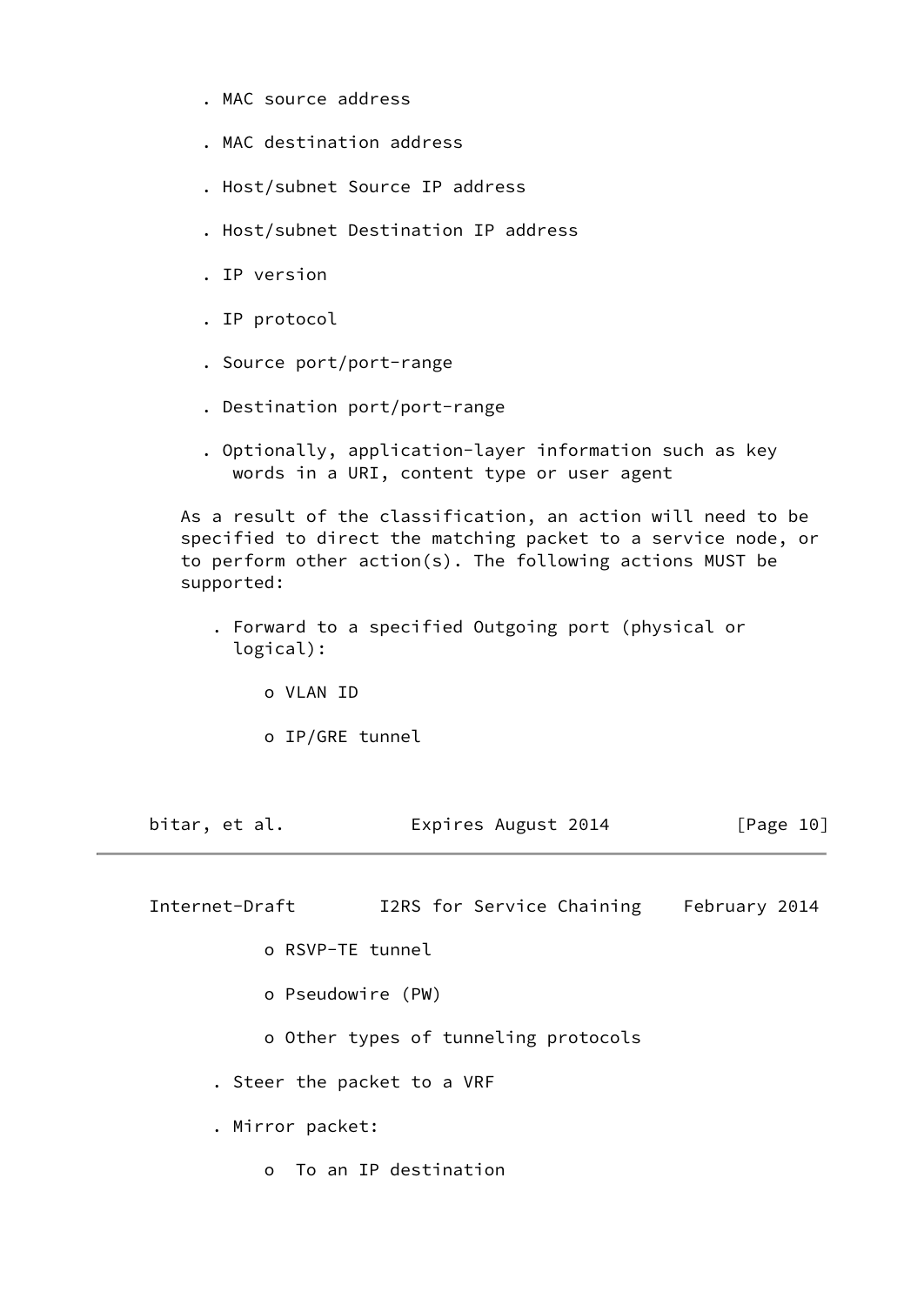- o To a port
- o over a VLAN
- o over an IP/GRE tunnel
- o over an RSVP-TE tunnel
- o over a Pseudowire
- o over other types of tunneling
- . Route. This could be the default behavior at the tail end of a chain or the result of no match.
- . Route the packet to a specific system that is multiple IP hops away (Layer 3 policy based routing). The destination system IP address must be specified along with the tunneling type. The action must result in encapsulating the packet to the destination. At the destination, a policy must be installed to apply a service in a specific context to the arriving packet, or direct the traffic to a local service node.
- . Insert a source route header in the transmitted packet that identifies the nodes along the service path. The service route may be composed of IPv4 routes, IPv6 routes and/or a stack of MPLS labels. The source route may capitalize on existing mechanism or new mechanisms that are outside the scope of this document. At the destination, a policy must be installed to apply a service in a specific context to the arriving packet, or direct the traffic to a local service node.

<span id="page-11-0"></span>

| bitar, et al. | Expires August 2014 | [Page 11] |
|---------------|---------------------|-----------|
|---------------|---------------------|-----------|

 Internet-Draft I2RS for Service Chaining February 2014 . Insert a source route+service header that identifies the service path and the service type to be applied at each node. This will require the definition of a new data plane header that carries such information.

 The number of classification rules and associated actions, as well as the rate of programmability/removal of these rules will be highly application dependent. When the service chain is based on static policy (e.g., applied to a port, a source subnet, a VN), these rules will be programmed on a system at the rate of provisioning. When the attributes of the policies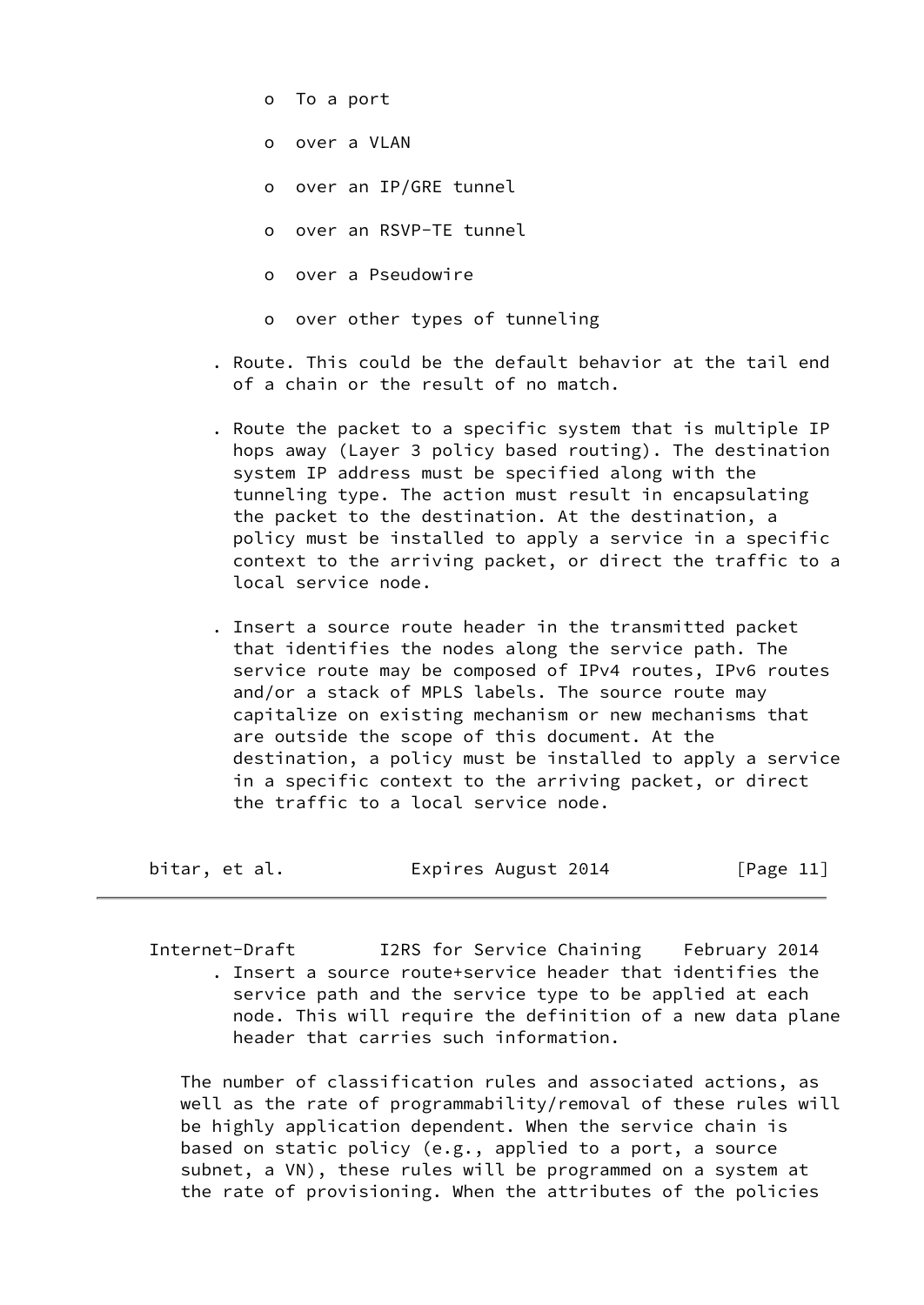are relatively static (e.g., applied to a fixed port in fixed wireline access), the rate of provisioning on the forwarding system could be low, on the order of few hundred per day. When the attributes are more dynamic, such as in a mobile environment on a system handling a large number of users, that rate could be much higher. In a cloud environment where tenant systems may be spun up and removed on a relatively short time scale this rate could be on the order of few hundreds to thousands a minute at a DC GW for instance. In all cases, if the state is not kept in a persistent storage on the forwarding system(s), system reboot actions will trigger the need for a high provisioning rate, on the order at few thousands per second. When policies are triggered by data-plane, the rate of policy provisioning will be on the order of flow rates and removal will be dependent on the flow duration. These rates will be highly dependent on the applications as well, but at a system that is handling a large number of flows, the protocol used in provisioning must be very efficient to handle a very large number of flows.

4. Service Chaining via BGP-based Redirection

 BGP-based steering of a traffic flow to a first service point may be required in certain cases. In this case, a router hosting a service node or connected to a service node will advertise a flow specification that causes a system that receives the advertisement to redirect a packet or mirror a copy of the packet that matches the flow specification to the advertising route [\[BGP-flowspec](#page-13-3)]. When the advertising router supports the i2rs BGP service, ann I2RS interface to the router can provision the router with the appropriate BGP policy as well as install on that router a forwarding policy that directs the packet when received to the appropriate service node. Such BGP advertisements can be chained to effect the chaining of multiple services.

<span id="page-12-0"></span>

| bitar, et al. | Expires August 2014 | [Page 12] |
|---------------|---------------------|-----------|
|               |                     |           |

Internet-Draft I2RS for Service Chaining February 2014

- 5. Operational Considerations
- 6. IANA Considerations

There is IANA action required by this document.

7. Security Considerations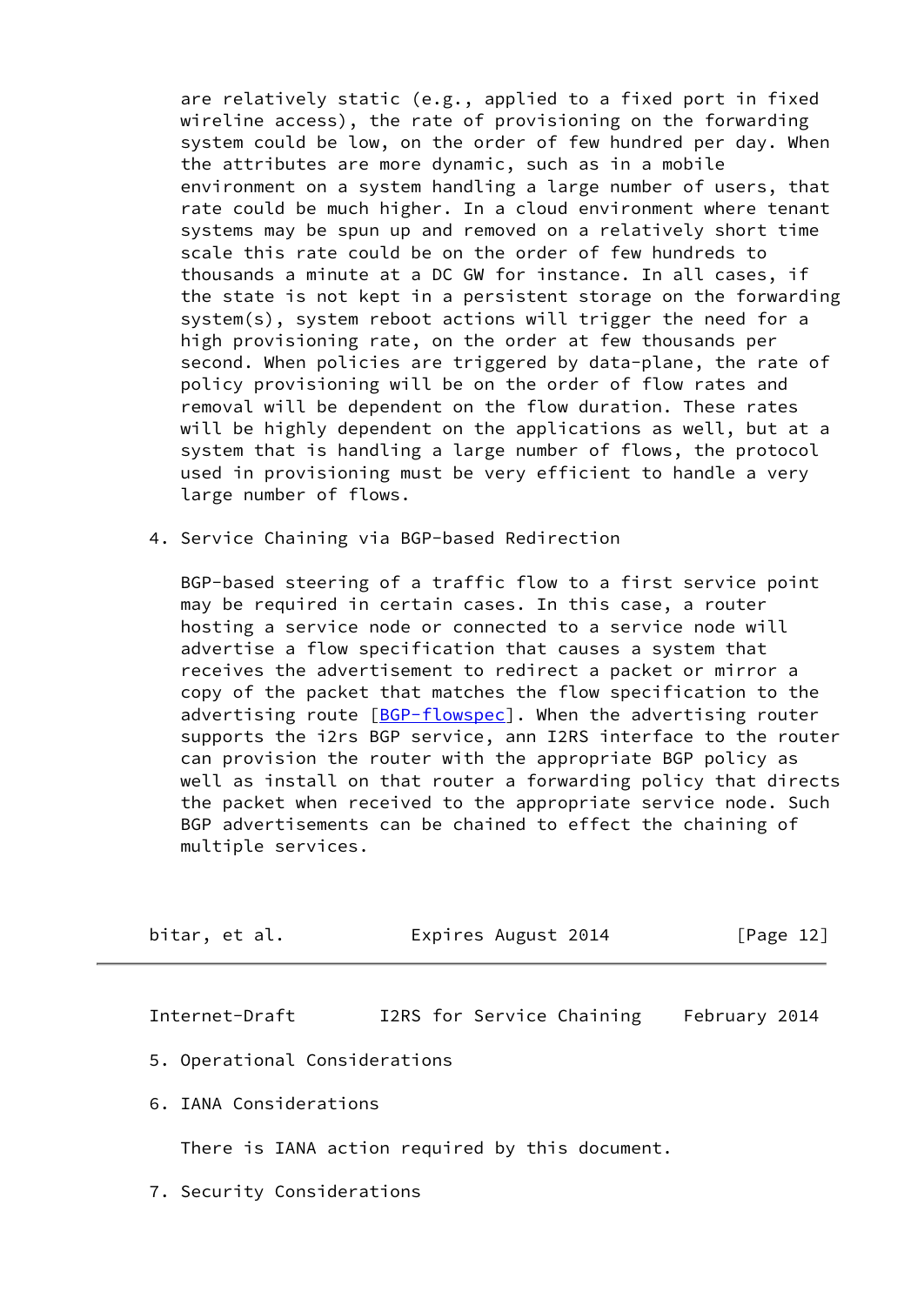Service chaining imposes several security issues that must be addressed. First, the control system that installs policies on the routing system must be trusted by that system. An untrusted control system may install policies that hijack traffic, cause denial of service, or mirror traffic to an untrusted entity for eavesdropping. Thus the communication channel between a control system and routing system must be authenticated, and may be encrypted. In addition, when services are being offered to multiple VPN customers with overlapping IP addresses, it is important that the customer privacy is maintained when applying a service chain to a customer packet/flow. Thus, the ability to identify the context in which a service needs to be applied is important. In addition, policies must be installed in the appropriate context. Finally, congesting a service node can result in packet drops that may effectively result in a denial of service. Thus, obtaining information about the performance of a service node is important to detect overload conditions and take corrective action.

8. Acknowledgements

The authors thank David McDysan and Alia Atlas for their comments.

9. References

 9.1. Normative References [[RFC2119](https://datatracker.ietf.org/doc/pdf/rfc2119)] Bradner, S., "Key words for use in RFCs to Indicate Requirement Levels", [BCP 14](https://datatracker.ietf.org/doc/pdf/bcp14), [RFC 2119,](https://datatracker.ietf.org/doc/pdf/rfc2119) March 1997.

<span id="page-13-1"></span>[i2rs-prob] Atlas, A., Nadeau, T., and Ward, D., "Interface to the Routing System Problem Statement", [draft-ietf-i2rs-problem](https://datatracker.ietf.org/doc/pdf/draft-ietf-i2rs-problem-statement-00) [statement-00](https://datatracker.ietf.org/doc/pdf/draft-ietf-i2rs-problem-statement-00), August 2013. Work in progress.

<span id="page-13-2"></span>[i2rs-topology-reqts] Medved, J., et al., "Topology API Requirements", [draft-medved-i2rs-topology-requirements](https://datatracker.ietf.org/doc/pdf/draft-medved-i2rs-topology-requirements), February 2013. Work in progress.

<span id="page-13-3"></span> [BGP-flowspec] Uttaro, J., et al., "BGP Flow-Spec Extended Community for Traffic Redirect to IP Next Hop", [draft-simpson-idr](https://datatracker.ietf.org/doc/pdf/draft-simpson-idr-flowspec-redirect-02) [flowspec-redirect-02](https://datatracker.ietf.org/doc/pdf/draft-simpson-idr-flowspec-redirect-02), November 2012. Work in Progress.

bitar, et al. **Expires August 2014** [Page 13]

<span id="page-13-0"></span>Internet-Draft I2RS for Service Chaining February 2014

9.2. Informative References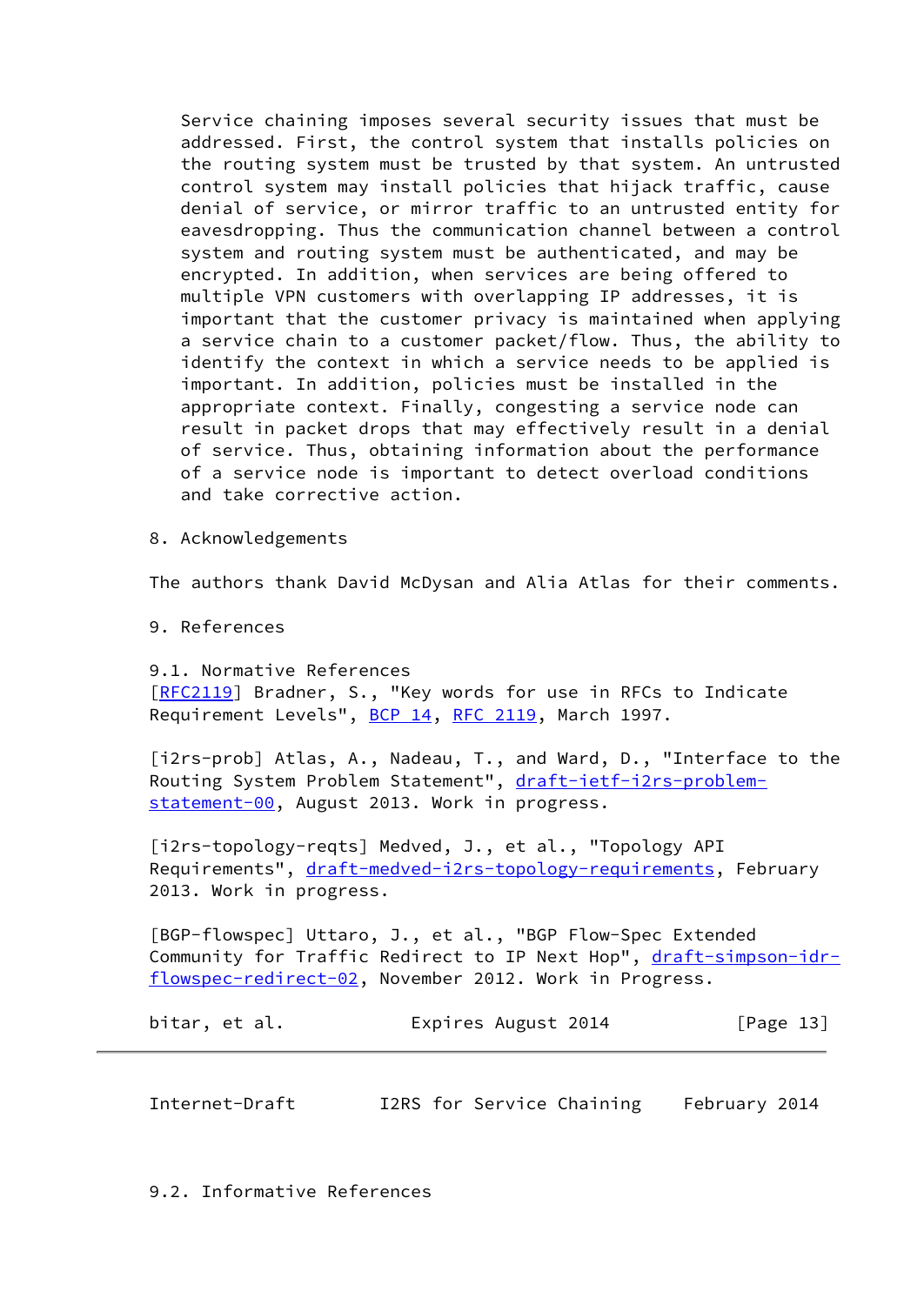|               | Authors' Addresses                                                                                             |                                        |              |
|---------------|----------------------------------------------------------------------------------------------------------------|----------------------------------------|--------------|
| Verizon       | Nabil Bitar<br>60 Sylvan Rd.<br>Waltham, MA 02145<br>EMail: nabil.n.bitar@verizon.com                          |                                        |              |
|               | Giles Heron<br>Cisco Systems<br>EMail: giheron@cisco.com                                                       |                                        |              |
| Microsoft     | Luyuan Fang<br>EMail: luyuanf@gmail.com                                                                        |                                        |              |
|               | Ram Krishnan<br>Brocade Communications<br>San Jose, CA 95134<br>EMail: ramk@brocade.com                        |                                        |              |
| Germany       | Nicolai Leymann<br>Deutsche Telekom<br>Winterfeldtstrasse 21-27<br>10781 Berlin<br>EMail: n.leymann@telekom.de |                                        |              |
| Ciena         | Himanshu Shah<br>EMail: hshah@ciena.com                                                                        |                                        |              |
| Ericsson      | Samita Chakrabatri                                                                                             | EMail: samita.chakrabarti@ericsson.com |              |
|               | Wassim Haddad                                                                                                  |                                        |              |
| bitar, et al. |                                                                                                                | Expires August 2014                    | [Page $14$ ] |

 Ericsson EMail: wassim.haddad@ericsson.com